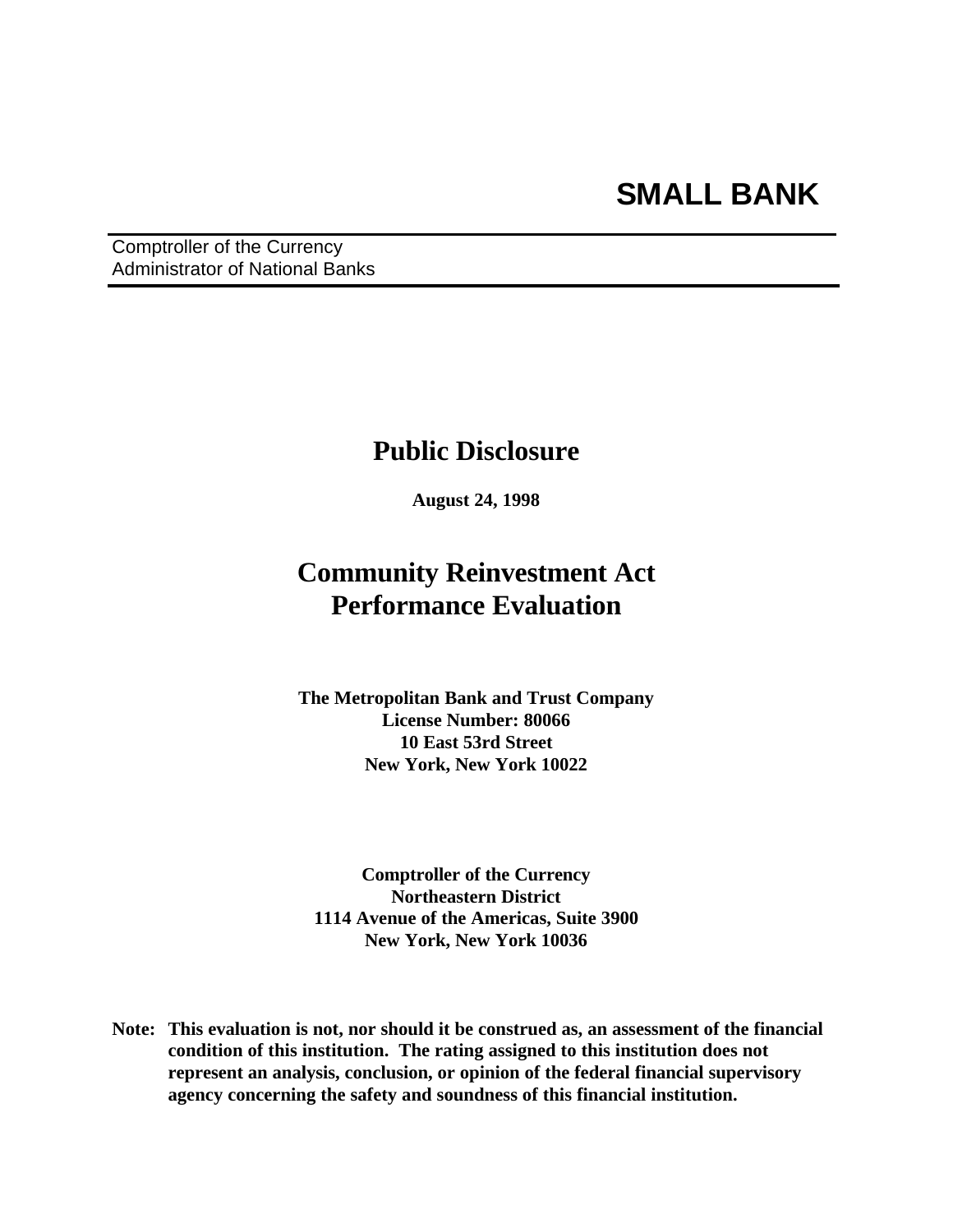## **General Information**

The Community Reinvestment Act (CRA) requires each federal financial supervisory agency to use its authority, when examining financial institutions subject to its supervision, to assess the institution's record of meeting the credit needs of its entire community, including low- and moderate-income neighborhoods, consistent with safe and sound operation of the institution. Upon conclusion of such examination, the agency must prepare a written evaluation of the institution's record of meeting the credit needs of its community.

This document is an evaluation of the CRA performance of **The Metropolitan Bank and Trust Company, New York, New York** prepared by the **Office of the Comptroller of the Currency**, the institution's supervisory agency, as of **August 24, 1998**. The agency rates the CRA performance of an institution consistent with the provisions set forth in Appendix A to 12 C.F.R. Part 25.

**INSTITUTION'S CRA RATING:** This institution is rated **"Satisfactory."**

The major factors supporting the institution's rating include:

- The average loan-to-deposit is considered reasonable for this institution.
- A majority of the loans and commitments originated during this assessment period were within the institution's assessment area.
- C A reasonable portion of originations and commitments within the branch's assessment area is to low- and moderate-income census tracts.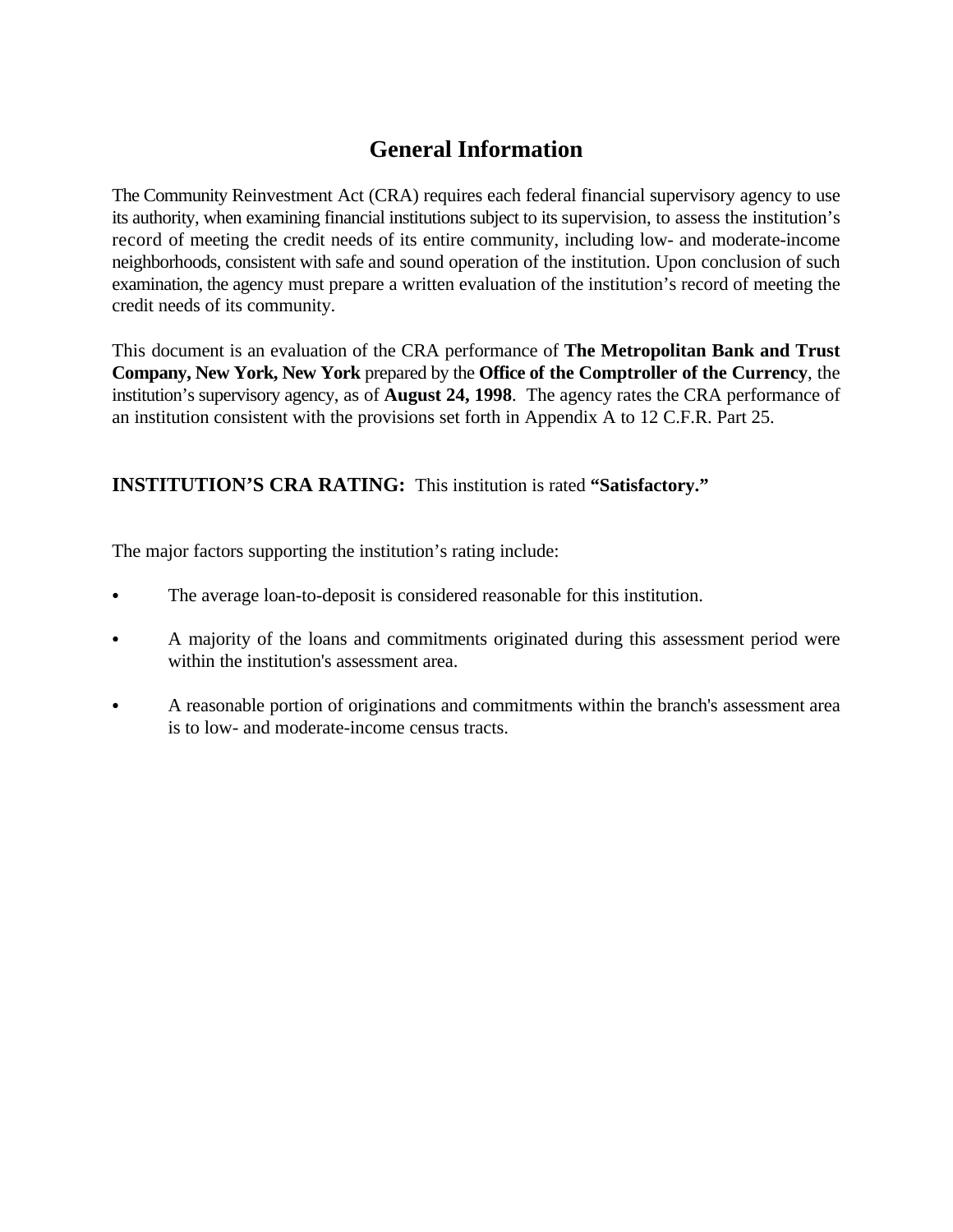The following table indicates the performance level of **The Metropolitan Bank and Trust Company** with respect to each of the five performance criteria. This institution was evaluated for its performance during the assessment period of April 1, 1996 through June 30, 1998.

| <b>Small Institution</b><br><b>Assessment Criteria</b>                                     | The Metropolitan Bank and Trust Company<br><b>Performance Levels</b> |                                                               |                                                                       |  |  |  |
|--------------------------------------------------------------------------------------------|----------------------------------------------------------------------|---------------------------------------------------------------|-----------------------------------------------------------------------|--|--|--|
|                                                                                            | <b>Exceeds Standards for</b><br><b>Satisfactory Performance</b>      | <b>Meets Standards for</b><br><b>Satisfactory Performance</b> | <b>Does Not Meet Standards for</b><br><b>Satisfactory Performance</b> |  |  |  |
| Loan-to-deposit<br>ratio                                                                   |                                                                      | $\mathbf X$                                                   |                                                                       |  |  |  |
| Lending in<br>assessment area                                                              |                                                                      | $\mathbf X$                                                   |                                                                       |  |  |  |
| Lending to<br>borrowers of<br>different incomes<br>and to businesses of<br>different sizes |                                                                      |                                                               | $\mathbf{X}$                                                          |  |  |  |
| Geographic<br>distribution of loans                                                        |                                                                      | $\mathbf X$                                                   |                                                                       |  |  |  |
| <b>Response to</b><br>complaints                                                           | No complaints have been received since the prior CRA examination.    |                                                               |                                                                       |  |  |  |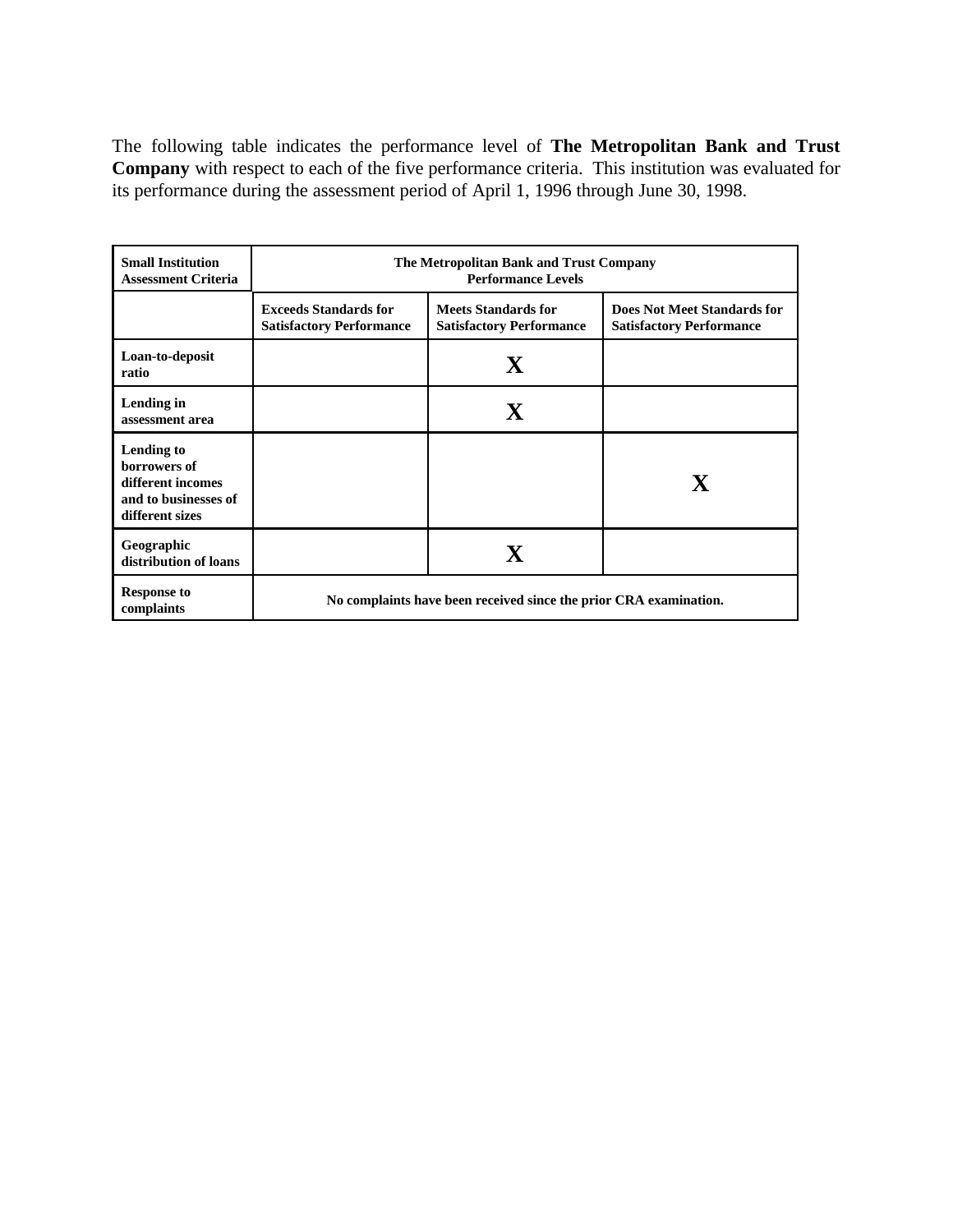### **DESCRIPTION OF THE INSTITUTION**

The Metropolitan Bank and Trust Company (Metrobank), New York branch, with total assets of \$39 million, is a federal branch of The Metropolitan Bank and Trust Company, Manila, Philippines, which is the largest bank in the Philippines with total consolidated assets of US\$6.8 billion. The New York operation was established in 1979. Metrobank also has a loan production office (LPO) in Flushing, Queens. The branch's primary business focus is commercial and trade-finance lending. As of June 30, 1998, net loans represent 27 percent of total branch assets. Commercial and trade-finance loans represent 86 percent and 13 percent of the loan portfolio, respectively. In addition, the branch has an additional \$1.9 million in loan commitments and letters of credit. Consumer lending is a secondary focus, and represents approximately 1 percent of the branch's loan portfolio. All loans are domestic, while only 17 percent of branch deposits are domestic.

Metrobank offers traditional deposit products, including checking and time deposit accounts. The branch also offers remittance, funds transfer and collection services. In terms of credit products, the institution's offerings include commercial and trade-finance loans, commercial mortgages, commercial letters of credits, professional and personal loans. Personal loans may be used for home improvement purposes. The branch does not originate residential mortgages at this time; however, there are plans to offer residential mortgages later in 1998 or early 1999.

There are no impediments identified, legal or otherwise, which would hinder the institution's ability to help meet the credit needs in its assessment area. Competition in Metrobank's trade area is intense with competition offered by multinational and regional financial institutions as well as other branches of foreign banks, including the Philippine National Bank and the Bank of the Philippine Islands. Metrobank's CRA performance was last evaluated as "Satisfactory" in June 1996.

### **DESCRIPTION OF ASSESSMENT AREAS**

The institution's assessment areas (AA) meet all regulatory guidelines and do not arbitrarily exclude low- and moderate-income areas. Metrobank has designated two separate assessment areas. The branch has designated New York (Manhattan) and Queens counties as its assessment areas. These counties comprise a portion of the New York Metropolitan Statistical Area (MSA) 5600. Combined, the two assessment areas contain 971 census tracts. Of these tracts, 7 percent are low-income, 15 percent moderate-income, 37 percent middle-income, and 37 percent upper-income. Income information is not available for 3 percent of the tracts. The MSA's 1990 census median family income is \$37,515. Economic conditions within the two assessment areas are stable and employment opportunities are diverse. The rate of unemployment is approximately 8 percent. Primary credit needs, as documented by contacts with local community groups, are small business lending, especially to minorities, trade-finance lending, and residential mortgages. In addition, remittance services are integral to the Filipino community.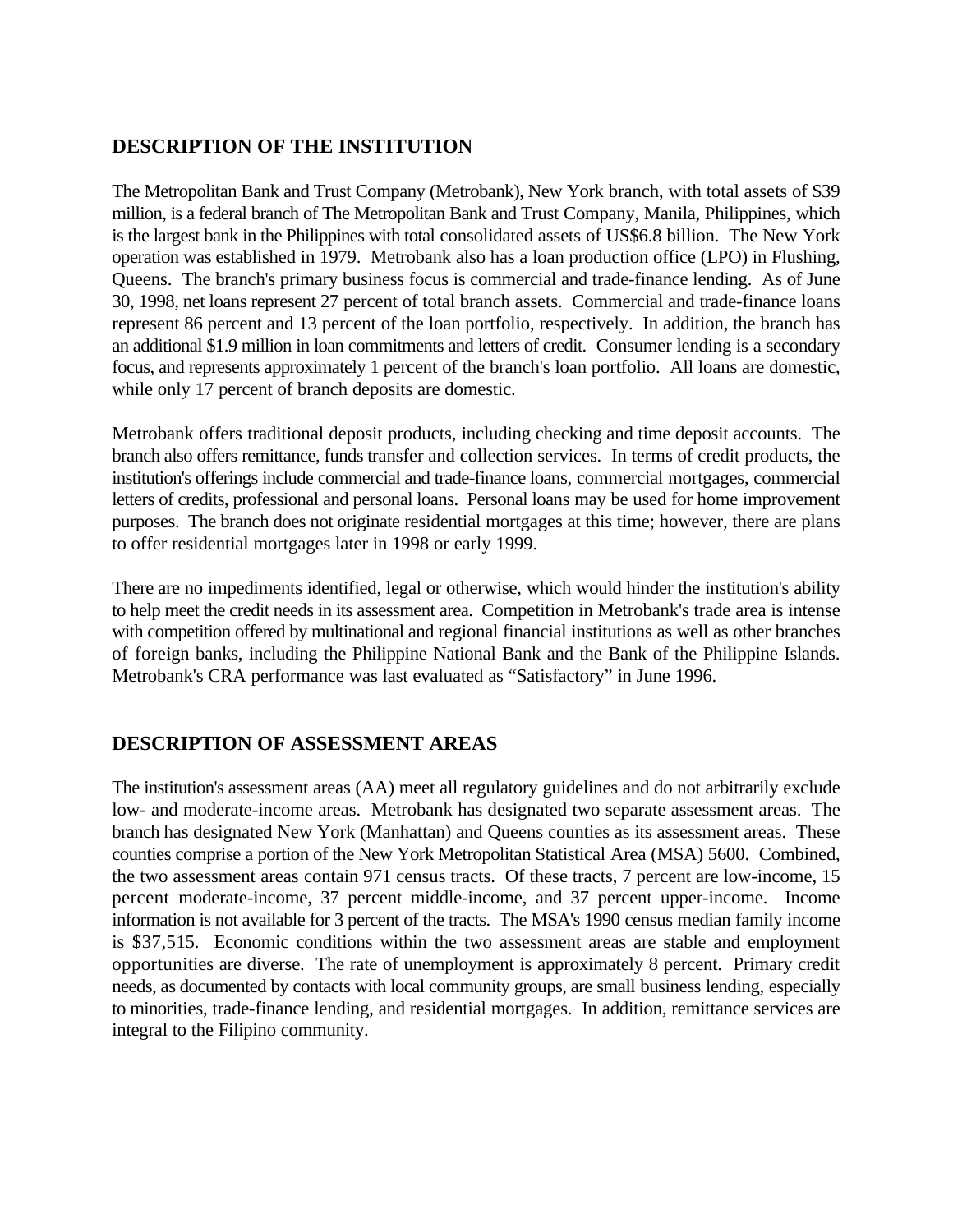## **DESCRIPTION OF ASSESSMENT AREAS** (continued)

#### New York (Manhattan) Assessment Area

The New York assessment area contains 298 census tracts. Of these tracts, 21 percent are lowincome, 22 percent moderate-income, 11 percent middle-income, and 42 percent upper-income. Income information is not available for 4 percent of the census tracts in the assessment area. The total population of this assessment area is 1.5 million. Twenty percent of the population resides in low-income census tracts, 24 percent moderate-income, 8 percent middle-income, and 47 percent upper-income. There is no income information available for 1 percent of the population. Housing is primarily multi-family in nature (including cooperative, condominium and rental apartment buildings, and attached housing), with 16 percent of residents in owner-occupied units.

A vast number of businesses of varying sizes are scattered throughout Manhattan. They include a multitude of service and retail businesses as well as garment, accessory and jewelry manufacturers. The financial services industry is another prominent sector in New York City, with a number of major financial institutions headquartered in the area. Tourism is a major contributor to Manhattan as well as the rest of the city's economy, supporting more than 131,000 jobs and bringing in nearly \$14 billion in direct spending. New York City offers incomparable attractions, world-renowned restaurants, hotels, theaters, entertainment and shopping. The total number of people visiting New York this year is expected to exceed 34 million visitors.

#### Queens Assessment Area

The Queens assessment area contains 673 census tracts. Of these tracts, 1 percent are low-income, 12 percent moderate-income, 49 percent middle-income, and 35 percent upper-income. Income information is not available for 3 percent of the census tracts in the assessment area. The total population of this assessment area is two million. Two percent of the population resides in lowincome census tracts, 14 percent moderate-income, 51 percent middle-income, and 33 percent upperincome. Each neighborhood of Queens offers a variety of housing choices, from apartments to single-family homes. Multi-family and 1-4 family units comprises 56 and 41 percent of the total units in Queens, respectively. Of the total number of occupied housing units in the borough, 40 percent are owner-occupied. The remaining units are rented, usually to long-term tenants.

Queens has a diverse economy, including aviation, television and motion picture production and manufacturing. There are more than 34,500 businesses located in Queens, from small retail stores to large manufacturers. No single company or industry is dominant, although health services, air transportation, and services are major sectors.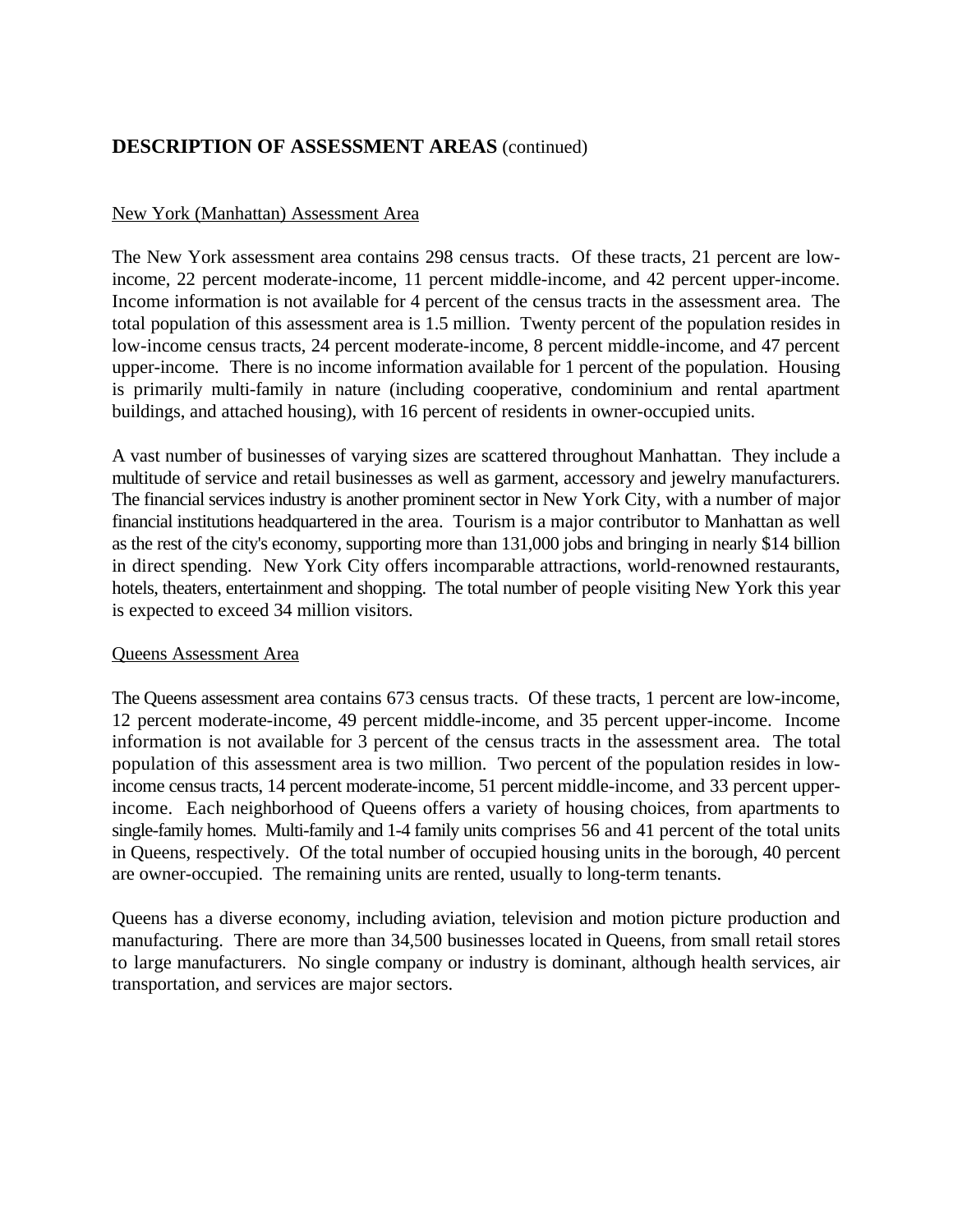## **CONCLUSIONS WITH RESPECT TO PERFORMANCE CRITERIA**

#### **Loan-to-Deposit Ratio**

For the nine calendar quarters during the assessment period, the branch's average loan-to-deposit ratio was 104 percent. However, federal branches of foreign banks generally have a notable portion of its transactions with its Head Office. As of June 30, 1998, the New York branch had \$27 million in funds deposited by its Head Office and \$28 million in loans to its Head Office. When consideration is given to these transactions with Head Office, the branch's average loan-to-deposit ratio for this assessment period was 71 percent. This represents an increase from its average ratio of 56 percent from the previous assessment period. Given the level of domestic deposits and the branch's financial condition, the average loan-to-deposit ratio is considered reasonable.

#### **Lending in Assessment Areas**

A majority of the loans and commitments originated during this assessment period were within the institution's assessment area. During the assessment period, the branch originated 59 loans and commitments totaling \$17.4 million. Of the total number of loans and commitments originated, 33 loans or 56 percent were within the branch's two assessment areas. In terms of dollars, \$12.8 million or 73 percent of total loans were within the branch's two assessment areas.

| <b>Loan Originations and Commitments</b><br>April 1, 1996 through June 30, 1998<br>(loans in \$ thousands) |                                                |                         |                |       |                |          |  |  |
|------------------------------------------------------------------------------------------------------------|------------------------------------------------|-------------------------|----------------|-------|----------------|----------|--|--|
| <b>Inside Assessment Areas</b><br><b>Outside</b>                                                           |                                                |                         |                |       |                |          |  |  |
|                                                                                                            | <b>New York AA</b>                             | <b>Assessment Areas</b> |                |       |                |          |  |  |
| <b>Type of Credit</b>                                                                                      | \$ Loans<br>\$ Loans<br>$#$ Loans<br>$#$ Loans |                         |                |       | $#$ Loans      | \$ Loans |  |  |
| <b>Commercial Loans</b>                                                                                    | $\overline{4}$                                 | 2,400                   | 5              | 419   | $\overline{4}$ | 1,459    |  |  |
| <b>Trade-Finance Lines</b>                                                                                 | 10                                             | 4,035                   | 9              | 5,900 | 15             | 3,080    |  |  |
| <b>Consumer Loans</b>                                                                                      | 3                                              | 14                      | $\overline{2}$ | 16    | 7              | 91       |  |  |
| Totals                                                                                                     | 6,449<br>17<br>6,335<br>26<br>16               |                         |                |       |                |          |  |  |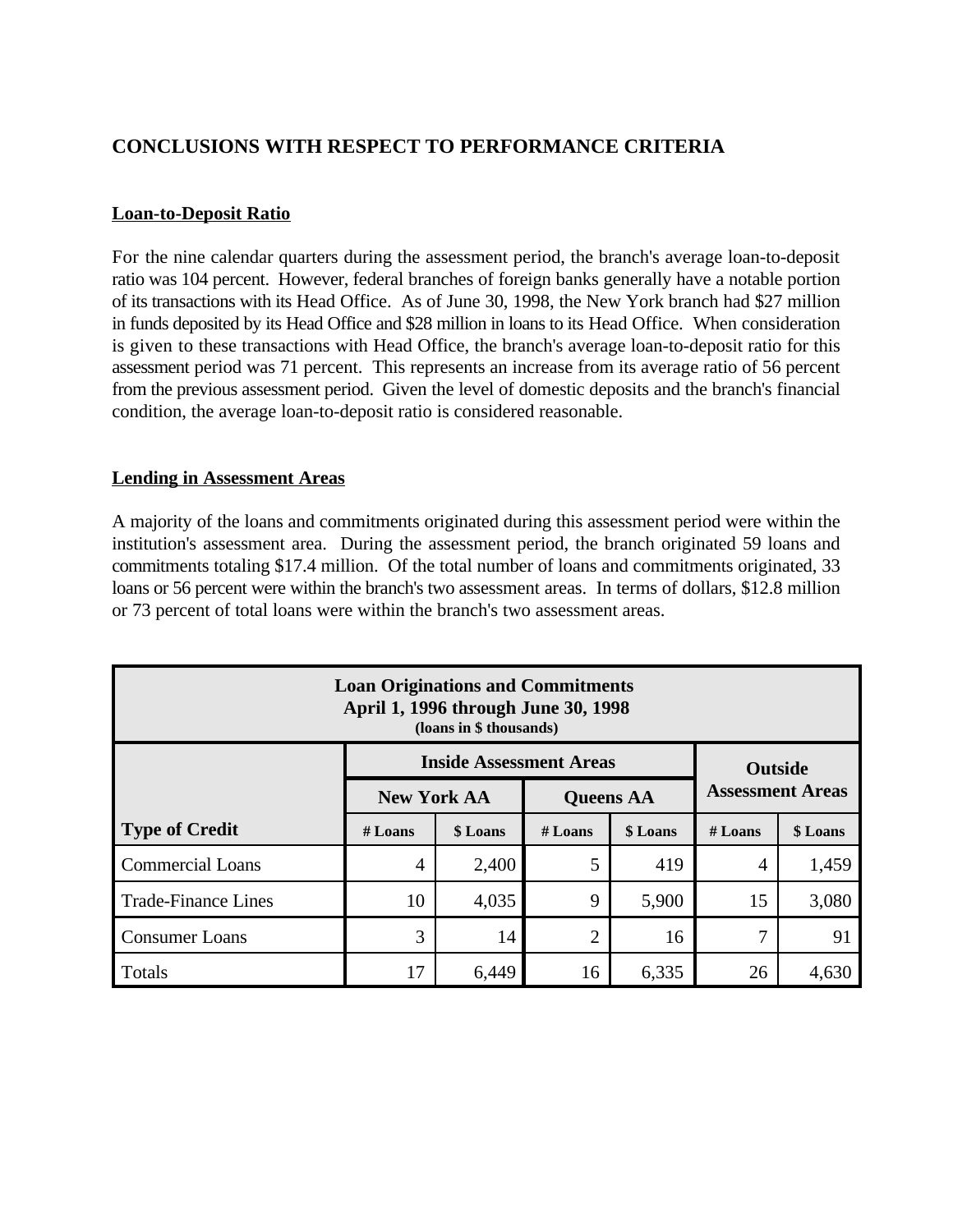#### **Lending to Borrowers of Different Incomes and to Businesses of Different Sizes**

#### **Business Lending:**

With the exception of 12 consumer loans, all loan originations during the assessment period were business-related. Of the 47 business loans originated, 28 loans or 60 percent were made in the branch's two assessment areas. Of these 28 loans, 27 or 96 percent are considered small loans. A small loan is a loan with an original amount of \$1 million or less. However, only 4 of these 27 small loans, 15 percent or \$1 million, were made to small businesses. A small business is a business with gross annual revenues of \$1 million or less. This reflects an inadequate level of attention to small business credit needs in the two assessment areas. Based on the 1997 small business lending information maintained by the Federal Financial Institutions Examination Council (FFIEC), a significant number of small business lending opportunities exist throughout the branch's two assessment areas. Branch management indicated that competition for small business lending is intense, with a large number of financial institutions in this market and that it would be difficult to compete with the terms offered by larger institutions.

| <b>Business Loan Originations and Commitments</b><br>by Business Size<br>(loans in \$ thousands)<br>April 1, 1996 through June 30, 1998        |                  |          |           |          |                |          |  |  |
|------------------------------------------------------------------------------------------------------------------------------------------------|------------------|----------|-----------|----------|----------------|----------|--|--|
| <b>New York</b><br><b>Business Size</b><br><b>Queens</b><br><b>Totals</b><br>(gross annual<br><b>Assessment Area</b><br><b>Assessment Area</b> |                  |          |           |          |                |          |  |  |
| revenues in \$<br>thousands)                                                                                                                   | $#$ Loans        | \$ Loans | $#$ Loans | \$ Loans | $#$ Loans      | \$ Loans |  |  |
| < 100                                                                                                                                          | $\boldsymbol{0}$ | $\Omega$ |           | 50       |                | 50       |  |  |
| $100 - 250$                                                                                                                                    | $\mathbf{1}$     | 800      | $\Omega$  | $\theta$ |                | 800      |  |  |
| $250 - 1,000$                                                                                                                                  | $\overline{2}$   | 150      | $\Omega$  | $\theta$ | $\overline{2}$ | 150      |  |  |
| > 1,000                                                                                                                                        | 11               | 5,485    | 13        | 6,269    | 24             | 11,754   |  |  |
| <b>Totals</b>                                                                                                                                  | 14               | 6,435    | 14        | 6,319    | 28             | 12,754   |  |  |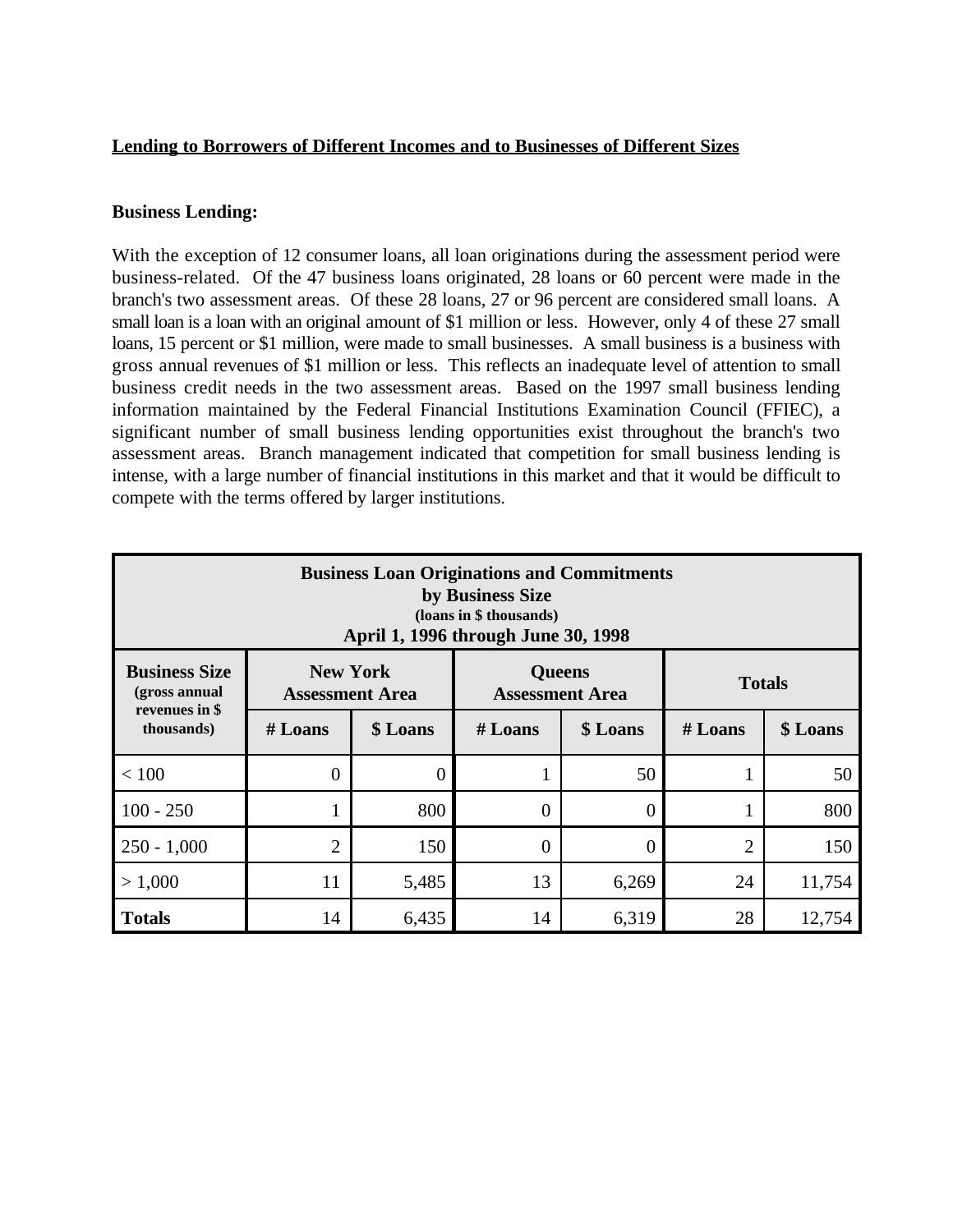#### **Lending to Borrowers of Different Incomes and to Businesses of Different Sizes** (continued)

#### **Consumer Lending:**

Although the volume of consumer lending is low, it is reasonably distributed among individuals of different income levels. Of the 12 consumer loans originated, five loans totaling \$30 thousand were made in the branch's two assessment areas. Of these loans, one was made to a borrower whose income is considered low, one whose income is considered moderate, two whose income is considered middle, and one whose income is considered upper. These calculations are based on the Department of Housing and Urban Development (HUD) 1998 MSA Median Family Income of \$49,800. Within the two assessment areas, 22 percent of the families have incomes considered low, 16 percent considered moderate, 19 percent considered middle and 43 percent considered upper.

| <b>Consumer Loan Originations</b><br>by Borrower Income<br>(loans in \$ thousands)<br>April 1, 1996 through June 30, 1998 |                                             |                            |    |          |               |  |  |  |
|---------------------------------------------------------------------------------------------------------------------------|---------------------------------------------|----------------------------|----|----------|---------------|--|--|--|
| <b>Borrower Income Level</b>                                                                                              | <b>New York and Queens Assessment Areas</b> |                            |    |          |               |  |  |  |
| (based on HUD MSA Income)                                                                                                 | % of Total Families                         | $\frac{6}{6}$<br>$#$ Loans |    | \$ Loans | $\frac{0}{0}$ |  |  |  |
| Low-Income                                                                                                                | 22%                                         | ı                          | 20 | 6        | 20            |  |  |  |
| Moderate-Income                                                                                                           | 16%                                         | T                          | 20 | 3        | 10            |  |  |  |
| Middle-Income                                                                                                             | 19%                                         | $\overline{2}$             | 40 | 13       | 43            |  |  |  |
| Upper-Income                                                                                                              | 43%                                         | ı                          | 20 | 8        | 27            |  |  |  |
| 5<br>100%<br>100<br>30<br><b>Totals</b><br>100                                                                            |                                             |                            |    |          |               |  |  |  |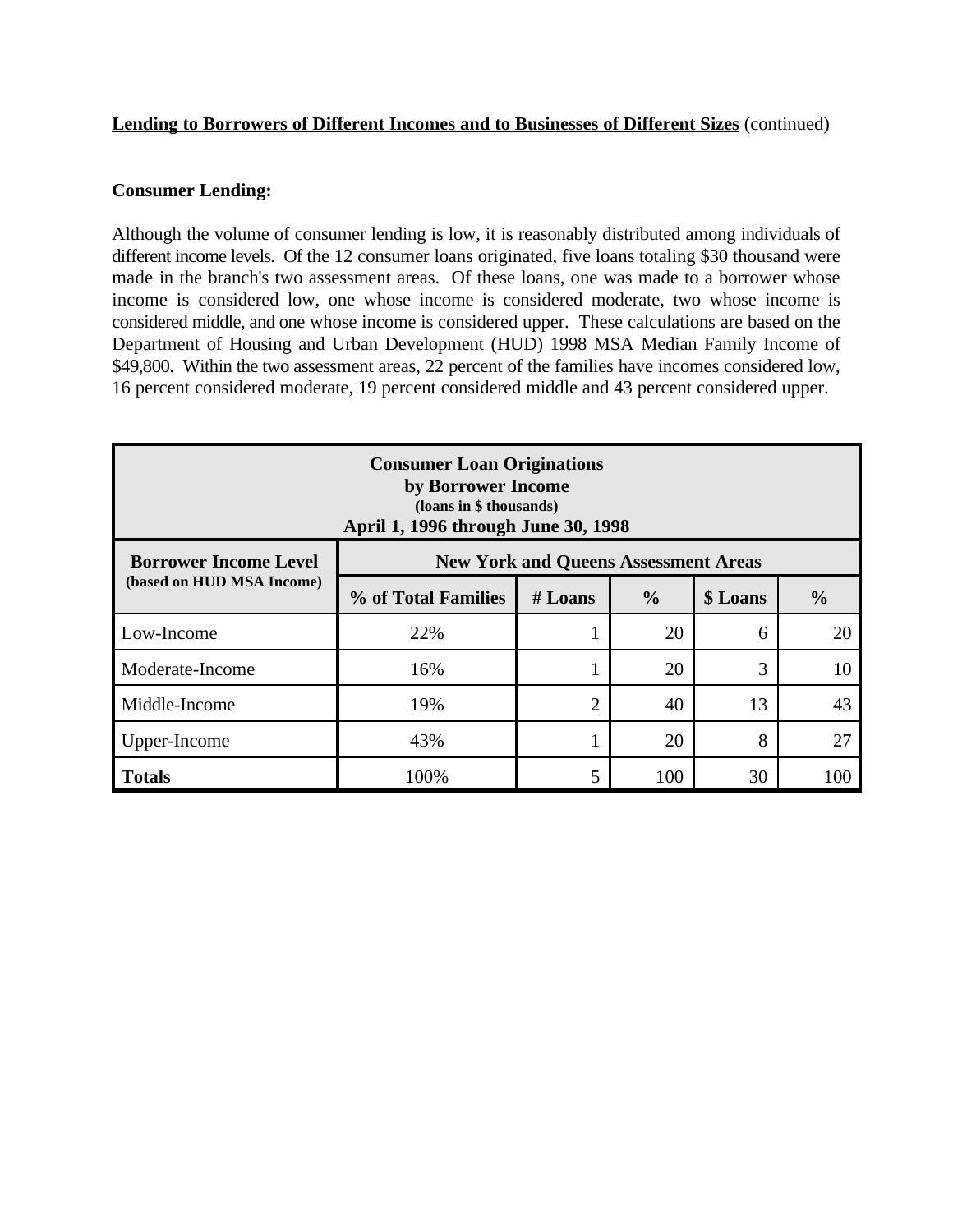#### **Geographic Distribution of Loans**

Loans are reasonably distributed among the various income geographies, with a good portion of originations made to low- and moderate-income (LMI) census tracts. During the assessment period, Metrobank originated six loans totaling \$1.8 million in LMI census tracts, which represents 18 percent of the total number of originations within the assessment areas. Metrobank's penetration is consistent with the tract composition of the branch's assessment areas. The branch's penetration in low-income census tracts is adequate with 3 percent of total originations to low-income census tracts, which represent 7 percent of total tracts in the branch's assessment area. The branch's penetration in moderate-income census tracts is good with 15 percent of total originations to moderate-income census tracts, which represent 15 percent of total tracts in the assessment area.

During the concurrent Fair Lending examination, no violations of anti-discrimination laws and regulations were identified.

| <b>Geographic Distribution (by Census Tract) of</b><br><b>Loans Originated Within Both Assessment Areas</b><br>April 1, 1996 through June 30, 1998<br>(loans in \$ thousands) |       |                |     |        |     |  |  |  |  |
|-------------------------------------------------------------------------------------------------------------------------------------------------------------------------------|-------|----------------|-----|--------|-----|--|--|--|--|
| $\frac{0}{0}$<br>$\frac{0}{0}$<br><b>Census Tract</b><br>$%$ in AA<br>$#$ Loans<br>\$ Loans                                                                                   |       |                |     |        |     |  |  |  |  |
| Low-Income                                                                                                                                                                    | 7.2   | 1              | 3   | 5      |     |  |  |  |  |
| Moderate-Income                                                                                                                                                               | 14.9  | 5              | 15  | 1,750  | 14  |  |  |  |  |
| Middle-Income                                                                                                                                                                 | 37.5  | 10             | 30  | 4,635  | 36  |  |  |  |  |
| Upper-Income                                                                                                                                                                  | 37.5  | 15             | 46  | 6,259  | 49  |  |  |  |  |
| N/A                                                                                                                                                                           | 2.9   | $\overline{2}$ | 6   | 135    |     |  |  |  |  |
| Totals                                                                                                                                                                        | 100.0 | 33             | 100 | 12,784 | 100 |  |  |  |  |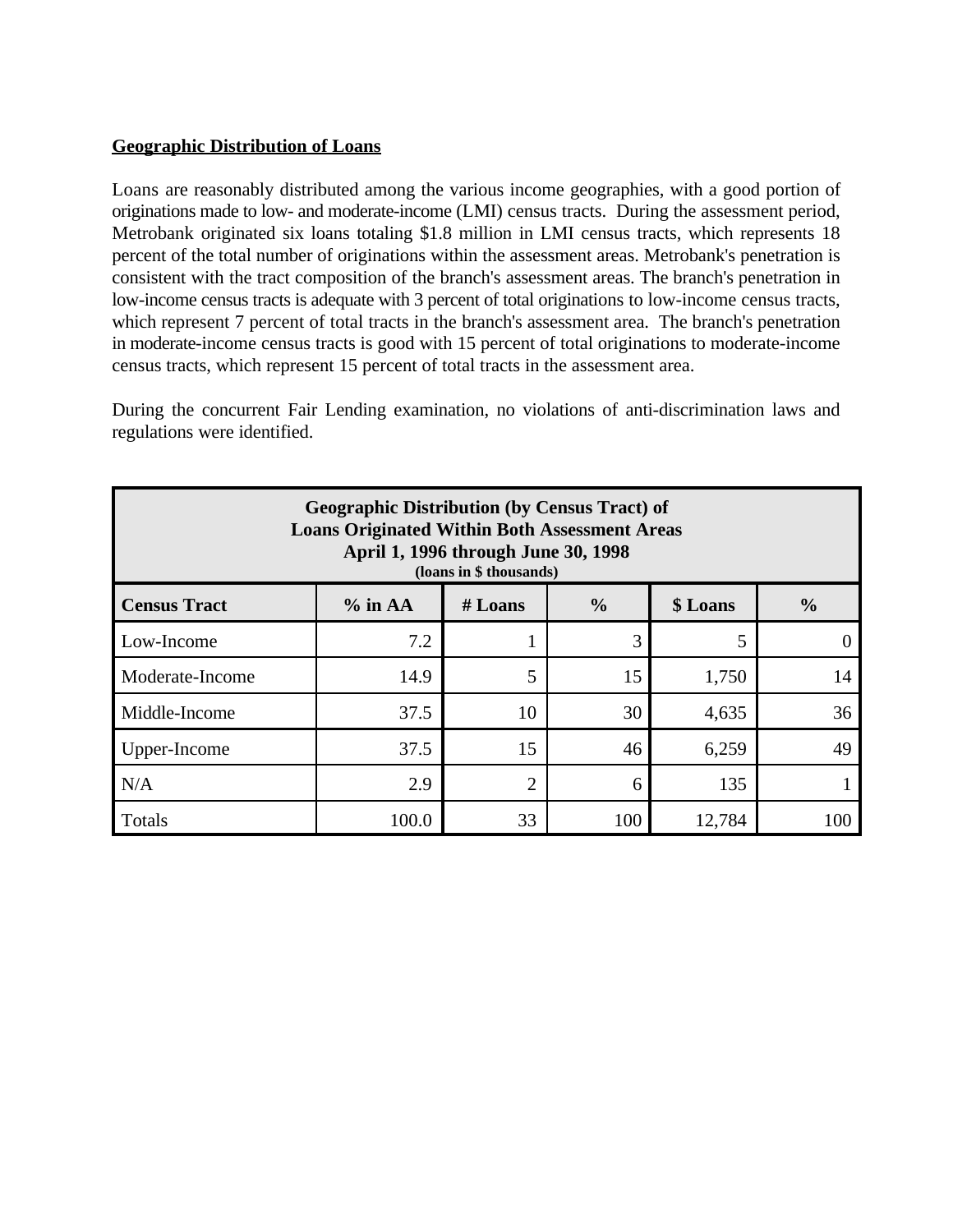## **PERFORMANCE IN THE NEW YORK (MANHATTAN) ASSESSMENT AREA**

During the assessment period, 17 loans totaling \$6.5 million were originated in the Manhattan AA. This represents 52 percent of the total number and 50 percent of the total dollar volume of assessment area loans originated in the two assessment areas.

Consistent with overall branch performance, the majority of lending is to businesses. Of the 17 loans originated, 14 were business loans. They represent all but \$14 thousand of the total loans originated in the Manhattan AA. Of these 14 business loans, only three loans were to small businesses. These loans, totaling \$950 thousand, represent 15 percent of the total dollar volume of business loans originated in the Manhattan AA.

The remaining five loans, which total \$14 thousand, that were originated in the Manhattan AA are consumer loans. These loans are reasonably disbursed among borrowers of different income levels. Of these three borrowers, one has income that is considered to be low, one has moderate income, and one has middle income. No consumer loans were made to borrowers, within the Manhattan AA, that have incomes that are considered upper.

The overall geographic distribution of loans in the Manhattan AA shows a reasonable distribution among the various income areas, indicating that the branch extended credit in low- and moderateincome (LMI) areas of Manhattan as well as middle- and upper-income areas. Of the 17 loans originated, 6 percent are in low-income census tracts, 12 percent in moderate, 17 percent in middle, and 53 percent in upper. Penetration in LMI tracts is adequate, with 18 percent of total originations made to LMI tracts. Low- and moderate-income census tracts comprise 43 percent of the total number of census tracts in Manhattan.

| <b>Geographic Distribution (by Census Tract Type) of</b><br><b>Loans Originated Within the New York Assessment Area</b><br>April 1, 1996 through June 30, 1998<br>(loans in \$ thousands) |                                  |                |    |       |    |  |  |  |  |  |
|-------------------------------------------------------------------------------------------------------------------------------------------------------------------------------------------|----------------------------------|----------------|----|-------|----|--|--|--|--|--|
| $\frac{0}{0}$<br>$\frac{6}{6}$<br><b>Census Tract</b><br>$%$ in AA<br>$#$ Loans<br>\$ Loans                                                                                               |                                  |                |    |       |    |  |  |  |  |  |
| Low-Income                                                                                                                                                                                | 21                               |                | 6  | 5     |    |  |  |  |  |  |
| Moderate-Income                                                                                                                                                                           | 22                               | $\overline{2}$ | 12 | 200   |    |  |  |  |  |  |
| Middle-Income                                                                                                                                                                             | 11                               | 3              | 17 | 2,300 | 36 |  |  |  |  |  |
| Upper-Income                                                                                                                                                                              | 42                               | 9              | 53 | 3,809 | 59 |  |  |  |  |  |
| N/A                                                                                                                                                                                       | 4                                | $\overline{2}$ | 12 | 135   |    |  |  |  |  |  |
| Totals                                                                                                                                                                                    | 100<br>100<br>17<br>6,449<br>100 |                |    |       |    |  |  |  |  |  |